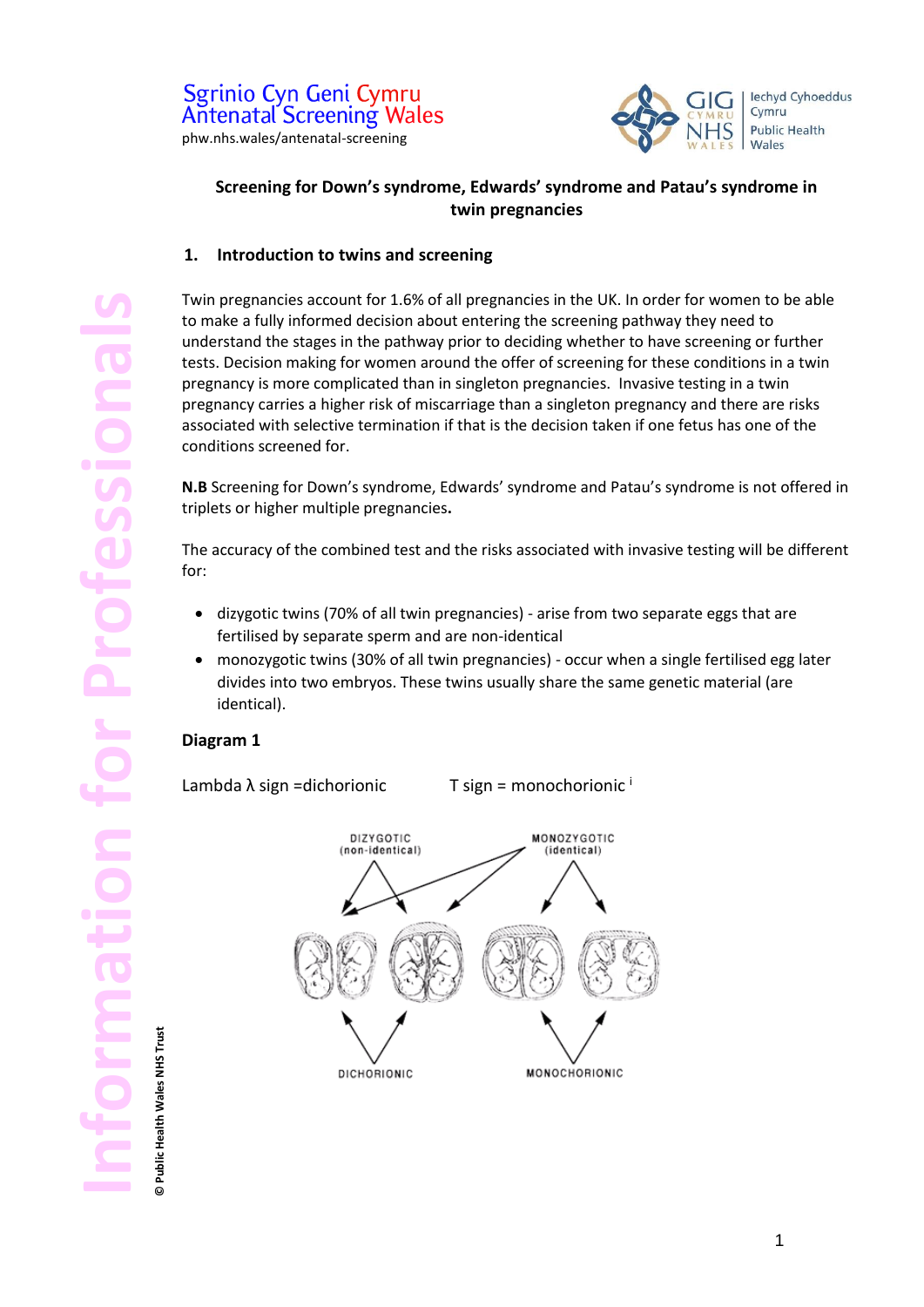Monochorionic twins are almost always monozygotic (identical).

Dichorionic twins in most cases (around 90%) are dizygotic and are therefore usually nonidentical. However around 10% of dichorionic twins are identical (monozygotic).

### **2. Ultrasound Measurements in a Twin Pregnancy**

The largest of the two crown rump length (CRL) measurements is used for estimation of gestational age for the purpose of standardizing the biochemical measurements. For combined testing in twins, both should have a CRL of 45mm or more and the larger CRL should be not be greater than 84mm. ie if one twin has a CRL of more than 84mm screening cannot be performed.

### **3. Tests available in a twin pregnancy-NHS Wales**

Combined screening (offered between  $11^{+2}$ - $14^{+1}$  weeks). With a higher chance result, the woman would be offered:

- No further testing
- NIPT, or,
- Invasive testing (CVS, if between  $11^{+0}$  -13<sup>+6</sup> weeks gestation) and amniocentesis (>15 weeks gestation)

#### **4. Tests not available for twins in Wales**

Quadruple screening is not offered to women with twin pregnancies. This is because this test does not perform well in twins with a detection rate of only 40-50% for a 3% screen positive rate.

NIPT cannot be offered if this pregnancy was initially a twin pregnancy (e.g. if a second fetal pole or pregnancy sac has been seen on scan). This is because the free fetal DNA may still be present in the maternal blood from the demised twin potentially giving an inaccurate result.

#### **5. Combined testing in monochorionic twins**

#### **5.1 Accuracy**

The sensitivity of a test means how good the test is at identifying those who do have the condition in question. The sensitivity of combined screening in monochorionic twins is comparable to or better than in singleton pregnancies. The specificity means how good a test is at identifying those who do not have the condition. The specificity of combined screening in monochorionic twins is slightly lower than in singleton pregnancies.

**© Public Health Wales NHS Trust**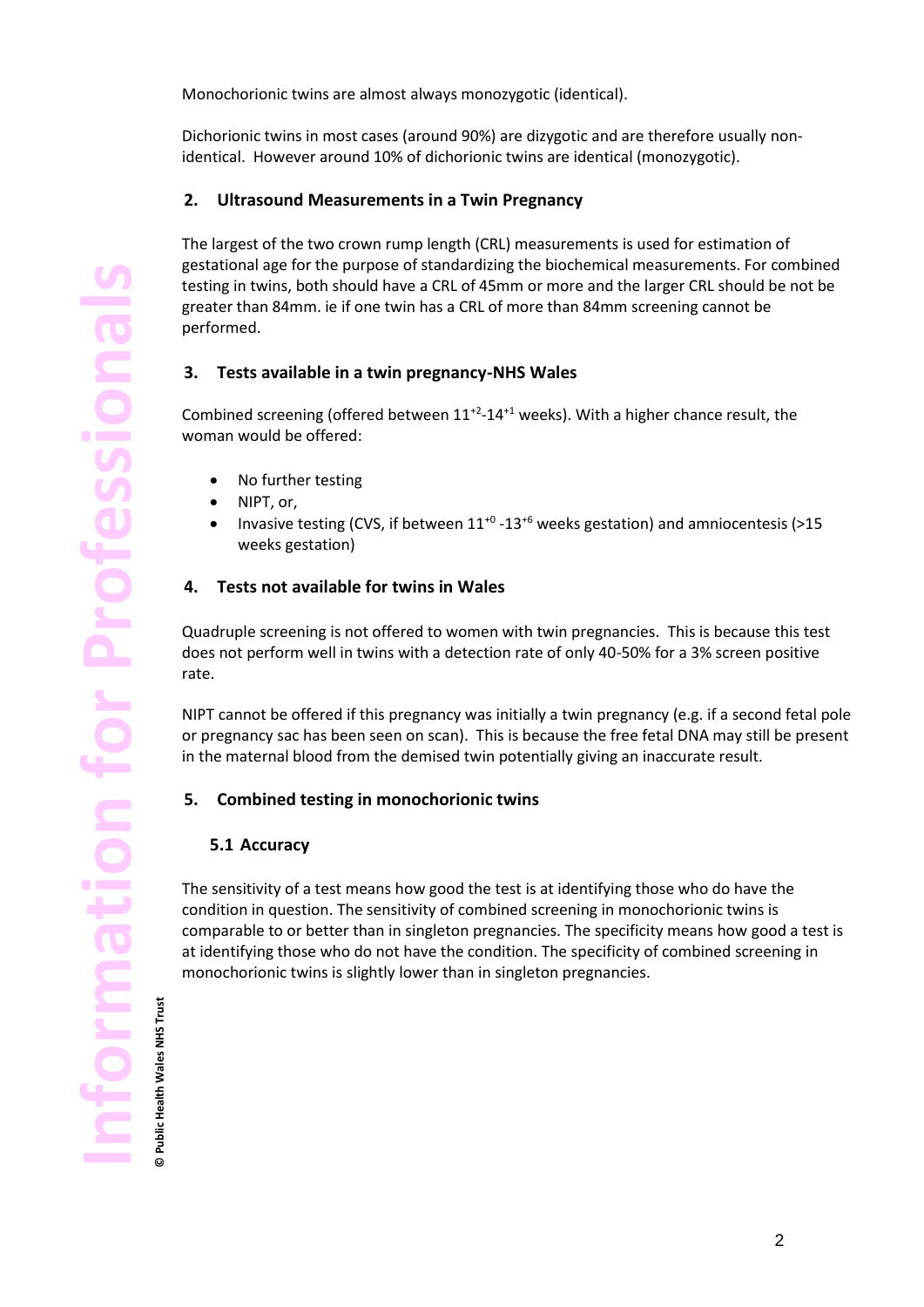# **5.2 Calculation of chance using nuchal translucency (NT) and biochemistry**

The prior chance in screening takes into account maternal age. Other factors such as, smoking status, and ethnicity, affect the marker levels (free Beta hCH and PAPP-A) and are adjusted for as part of the analysis. The analysis also takes into account whether it is a singleton or twin pregnancy, and whether it is a monozygotic twin pregnancy.<sup>ii</sup>

The chance of the fetus having one of the conditions being screened for is calculated using the mean of the two NT measurements.

If either twin has a CRL of greater than 84.0mm a combined screening test cannot be offered.

If the CRL and NT measurement can only be obtained for one twin the laboratory will provide a result based on that measurement and the result will state that this will be less accurate for the pregnancy than if the two measurements were available.

### **5.3 Result**

The result of combined screening in a monochorionic twin pregnancy will be:

- A chance of Down's syndrome 1:xxx for **the pregnancy** and
- A chance of Edwards'/ Patau's syndrome 1:xxx for **the pregnancy**

### **5.4 Invasive procedures in monochorionic twins**

Monochorionic twins will almost always have the same karyotype, but it is not impossible to have a chromosomal change in one twin, and not the other. An invasive test in a twin pregnancy carries an increased risk of miscarriage of around 2%.

### **6. Combined testing in dichorionic twin pregnancies**

#### **6.1 Accuracy**

The sensitivity of combined screening in dichorionic twins, how good the test is at identifying fetuses that do have the condition, is comparable to or better than in singleton pregnancies. The specificity, how good the test is at identifying fetuses that do not have the condition, is slightly lower than in singleton pregnancies.

If dichorionic twins are monozygotic (around 10% of cases of dichorionic twins), the accuracy of the chance result for these women will be affected. This is because the biochemistry calculation will have made the assumption that the twins are non-identical based on the chorionicity. This will affect the accuracy of the result for the woman who has a monozygotic twin pregnancy that is dichorionic.

**There is no way of telling zygosity unless the twins have different genders, which cannot be defined on scan at this gestation.**

**© Public Health Wales NHS Trust**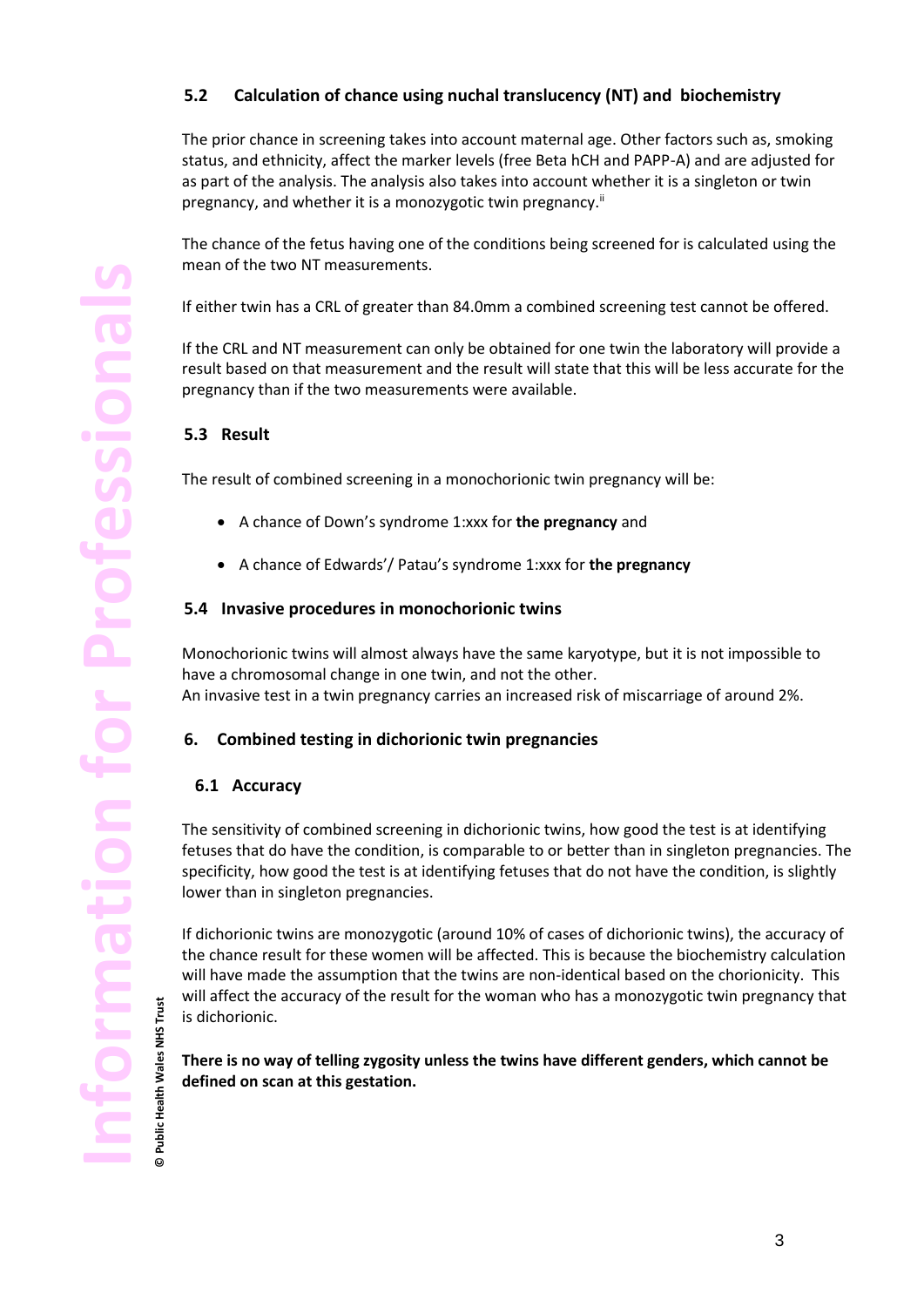# **6.2 Calculation of chance using NT and biochemistry**

The chance of a dichorionic twin pregnancy having one of the conditions being screened for is higher than for a singleton pregnancy as each fetus has the same chance as a singleton pregnancy and there are two fetuses. This means that the calculation of chance for the pregnancy needs to be adjusted. Therefore, the prior chance, which takes into account things such as maternal age, and other factors such as smoking status etc, is adjusted for the type of twin pregnancy.<sup>iii</sup>.

The chance of each fetus having one of the conditions being screened for is calculated using the NT measurements for each fetus in a dichorionic twin pregnancy, as it is assumed they will be non-identical twins.

The calculation of the chance of a pregnancy having one of the conditions being screened for will also be adjusted because of the increase in the expected amount of the biochemical markers for twin pregnancies. This will be affected by the chorionicity of the twins.

If either twin has a CRL of greater than 84.0mm combined screening test cannot be offered.

If the CRL and NT measurement can only be obtained for **one** twin the laboratory will provide a result based on that measurement and the result will state that this will only be accurate for the twin that was measured.

#### **6.3 Result**

The result of combined screening in a dichorionic twin pregnancy will be:

- A chance of Down's syndrome 1:xxx for **each twin**
- A chance of Edwards'/ Patau's syndrome 1:xxx for **each twin**

#### **7. Higher chance screening results**

Women with a higher chance screening result in a twin pregnancy should have a face to face appointment with the health board nominated professional for screening in a twin pregnancy.

The woman should have a full discussion about the result and her options for:

- No further testing, and ongoing multi professional care planning and support
- NIPT, benefits and limitations,
- Invasive testing; benefits and harms; and options if a condition is diagnosed. This should include information about risk of miscarriage and risks of selective termination of pregnancy in a dichorionic twin pregnancy.

**© Public Health Wales NHS Trust**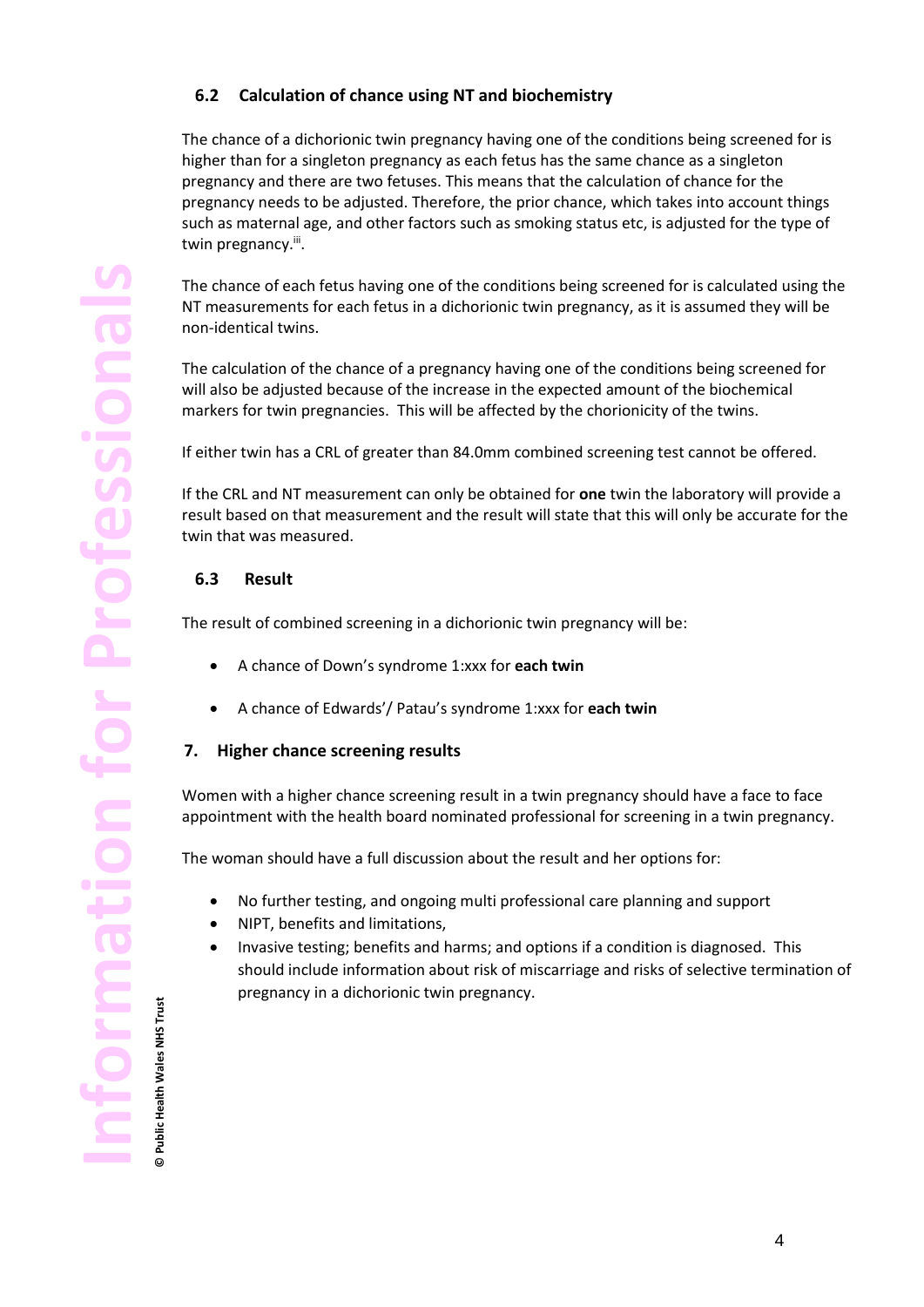### **8. NIPT**

NIPT is a further screening test offered as a contingent test for a higher chance combined test result in a twin pregnancy. NIPT involves a maternal blood sample which analyses the total cell free DNA (cfDNA). Maternal blood contains both placental and maternal DNA. It works by comparing the amount of genetic material aligned to chromosome 13, 18 and 21 in comparison to other chromosomes to see if they are over represented. If more chromosome 13, 18 or 21 are detected, a high chance is reported.

NIPT within the screening programme will look for Down's syndrome, Edwards' syndrome and Patau's syndrome; it will not detect other chromosomal conditions or detect fetal sex.

NIPT is reported as:

- low chance for this cohort of women, no further testing will be offered
- high chance women will be offered invasive testing for a definitive diagnosis

### **8.1 Accuracy of NIPT**

Warwick 2016  $\dot{v}$  showed the accuracy of NIPT in a singleton pregnancy as:

- a sensitivity of between 93-97%, which in practice allows us to answer the question "For a fetus with the condition, what is the chance the mother will have a high chance test result?"
- a positive predictive (PPV) value of between 84-91%, which allows us to answer the question "If the mother's test comes back high chance, what is the chance that the fetus will have the condition?"
- a negative predictive value of 99.8-99.9% which allows us to answer the question "If the mother has a low chance result, what is the chance that the fetus will not have the condition?".

NIPT may be less accurate in a twin pregnancy.

The most common reason for a false positive result is due to confined placental mosaicism (CPM). Around 2% of samples taken will not give a result and in this case, an amniocentesis will be offered if the woman wants a definite result.

### **8.2 Results of NIPT**

Results for NIPT take around 10 calendar days from sample draw to results reporting to the health board.

### **A low chance NIPT result report in a twin pregnancy will state**:

*Conclusion: NIPT result - Low chance of trisomy 13, 18 and 21 in both twins. Non-invasive prenatal testing (NIPT) showed a low chance for trisomy 13, 18 and 21. Both twins in the current pregnancy are therefore considered to be at low chance of having Patau syndrome, Edwards syndrome or Down syndrome.* 

**© Public Health Wales NHS Trust**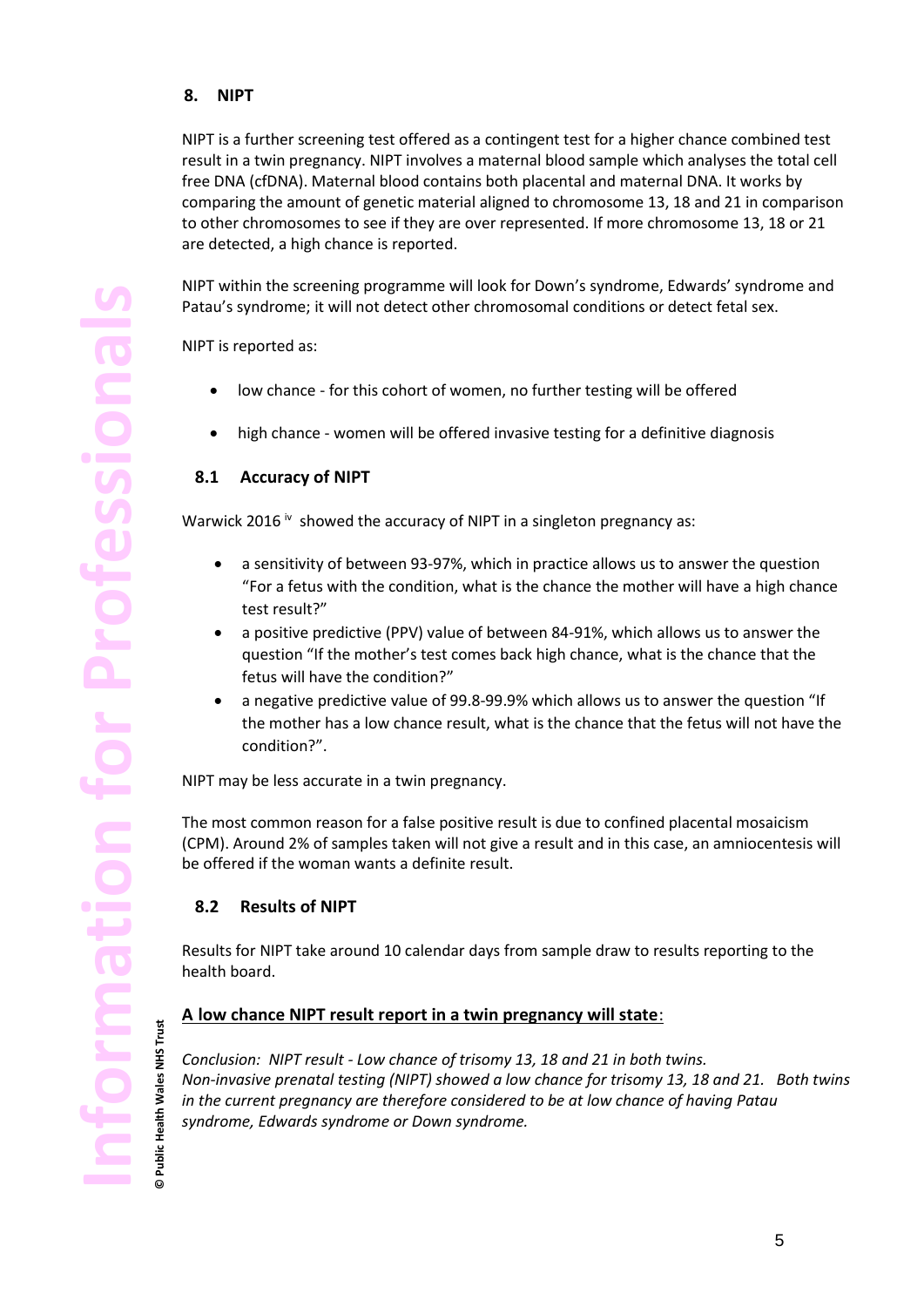## **An example of a high chance NIPT report in a twin pregnancy will state:**

*Conclusion: NIPT result - High chance of (\*trisomy 21). One or both twins are at high chance of having Down syndrome –OFFER OF INVASIVE DIAGNOSTIC TESTING RECOMMENDED*

*Non-invasive prenatal testing (NIPT) showed a high chance of (\*trisomy 21). One or both twins in the current pregnancy is therefore considered to be at high chance of having Down syndrome.* 

*This test is a screening test only, and therefore false positive and false negative results can occur. It is recommended that confirmation of the diagnosis should be offered for both twins by invasive testing.*

*Non-invasive prenatal testing (NIPT) showed a low chance for trisomy 13 and 18 for both twins.*

\*A similar report would be generated for a report with a high chance result for either trisomy 18, or trisomy 13

#### **9. Invasive procedures**

An invasive test in a twin pregnancy carries an increased risk of miscarriage around 2% as there will need to be two samples of either amniotic fluid of chorionic villi collected.

If the woman chooses an invasive procedure this must be performed in a unit where the obstetrician can perform a selective termination of pregnancy if required. This is to enable the twins to be identified at the time that the invasive procedure is performed. This will reduce the risk of termination of the twin not found to have one of the conditions, if the woman chooses to have a selective termination.

#### **10. Risks associated with selective termination of pregnancy**

In a twin pregnancy where one fetus has one of the conditions and the other fetus does not, the woman may decide to have a selective termination of the fetus with the condition.

The risk of miscarriage of the twin without the condition and below 25 weeks gestation following a selective termination is around 9% higher than in a continuing twin pregnancy. In pregnancies following selective termination the birth of fetuses is earlier than for continuing twin pregnancies<sup>v vi</sup>

There is a risk of neurodevelopmental morbidity for the surviving twin. This risk is 2% in dichorionic twins and 26% in monochorionic twins vii.

There is a very small risk that the twin without the condition could be terminated by the health professional carrying out the procedure.

**© Public Health Wales NHS Trust**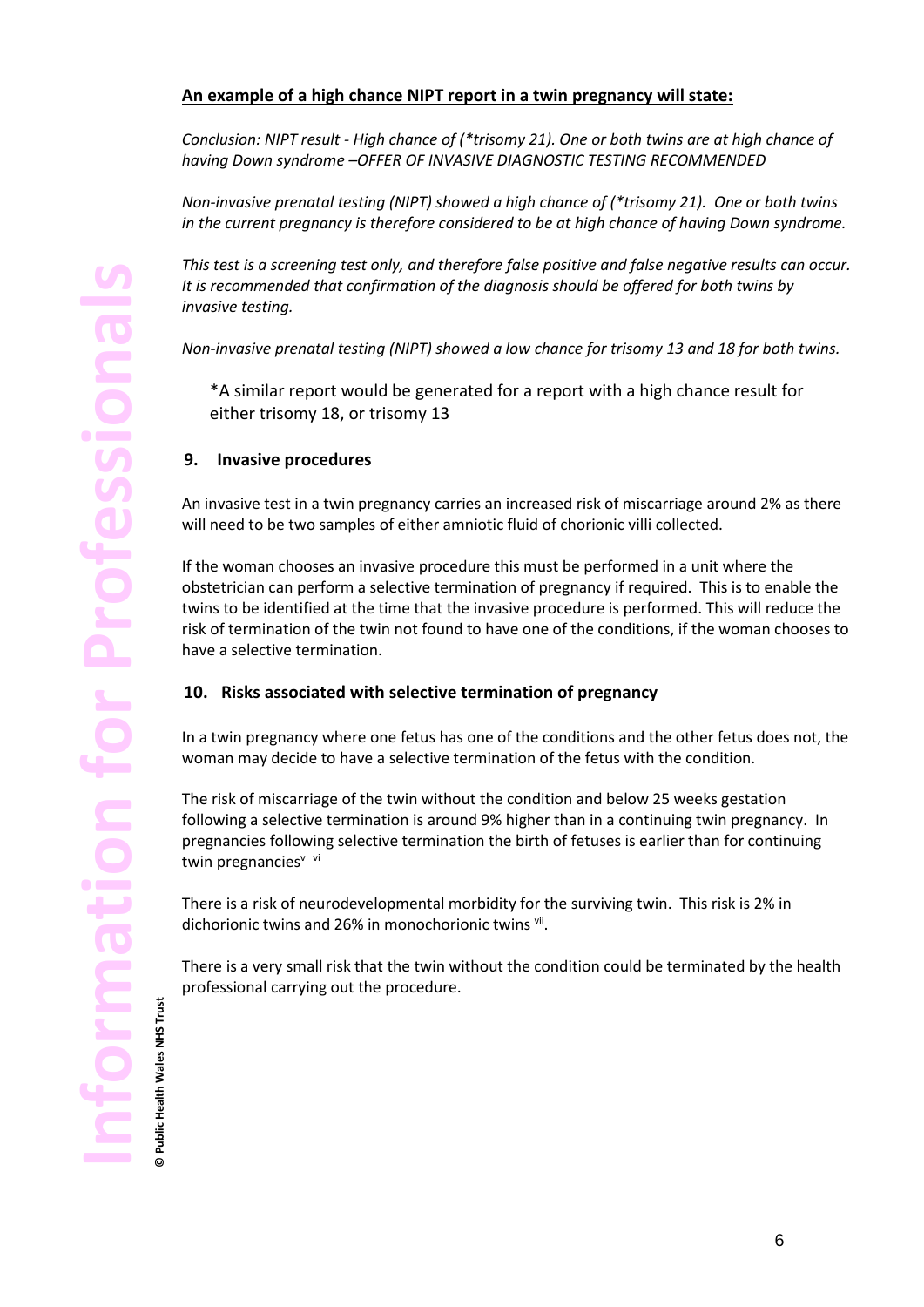## **Crib sheet for Health Board nominated professional for discussing this screening Discuss:**

- Screening is a choice and the woman can decide to change her mind at any point in the pathway and will be supported in all of her decisions.
- Type of twins identified on scan if known.
- Screening is more complicated in twin pregnancies.
- Options for women who have a higher chance combined screening test:
	- o No further testing
	- o NIPT
	- o Invasive testing
- NIPT is a further screening test, but not diagnostic. The accuracy of NIPT in a twin pregnancy is likely to be slightly lower than in a singleton pregnancy.
- NIPT takes around 10 calendar days to get a result. A result will be issued for the pregnancy and not for each twin.
- Around 2% of samples taken will not get a result and in these cases, an invasive test will be offered if the woman wants a definite diagnosis.
- A low chance NIPT result-no further testing will be offered
- A high chance NIPT result, or no result obtained from the NIPT-an invasive procedure will be offered if the woman wants a definite result.
- The risk of miscarriage from an invasive procedure is around double the risk for a singleton pregnancy.
- Options following an invasive procedure with a diagnosis of Down's syndrome, Edwards' syndrome or Patau's syndrome.

#### **Specific information if a monochorionic twin pregnancy:**

- These are much less common and as the twins are very likely to be identical, it is likely that:
- both fetuses will have one of the conditions screened for, or
- both fetuses will not have one of the conditions screened for.
- The "chance" result for the combined test will be for the pregnancy having either Down's syndrome or Edwards'/ Patau's syndrome.
- If only one twin could be measured then a less accurate result for the pregnancy will be issued if the woman wishes to continue on the screening pathway.

**© Public Health Wales NHS Trust**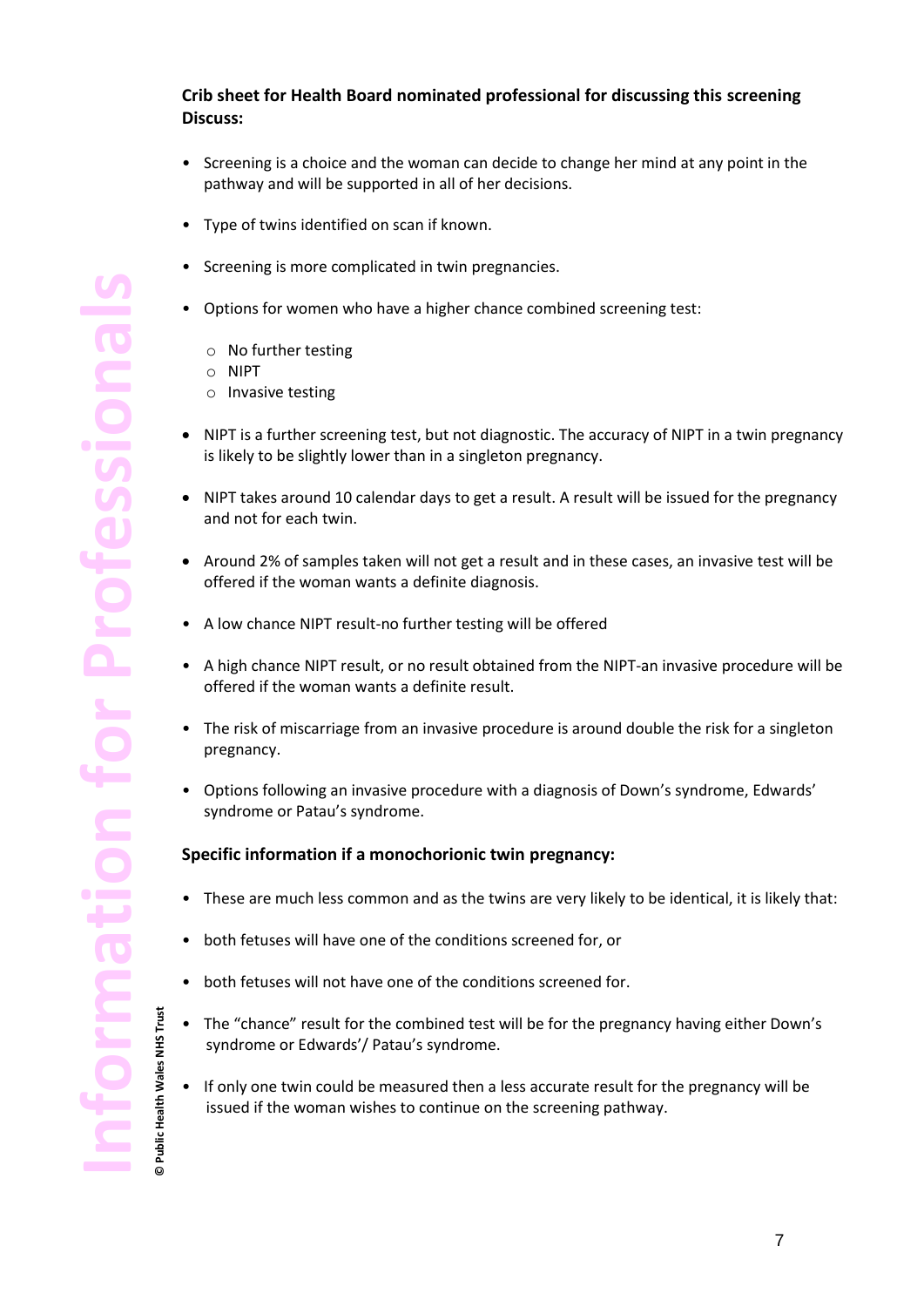- If the combined test cannot be obtained, quadruple testing is not offered in Wales.
- If the combined test result is higher chance for Down's syndrome or Edwards'/Patau's syndromes the options are:
	- o No further testing
	- o NIPT
	- o Invasive procedure– either CVS or amniocentesis dependant on gestation and maternal choice.
- The risk of miscarriage from the invasive procedure should be discussed.
- If the invasive procedure shows that the fetuses have one of the conditions, the woman should understand that in most cases she will be offered a termination of the pregnancy for both twins.

#### **Specific information if a dichorionic twin pregnancy:**

- These are the most common type of twins and as the twins are likely to be non identical, therefore each fetus could either:
- Have one of the conditions being screened for
- Not have one of the conditions being screened for
- The chance result for the combined test will be for each fetus having either Down's syndrome or Edwards'/ Patau's syndrome.
- If only one fetus could be measured, and the woman wishes to continue on the screening pathway then a result will be issued for only one fetus.
- The combined test is slightly less accurate in dichorionic twins because a small number of dichorionic twins are identical but the test assumes they are all non identical.
- If the combined test cannot be obtained quad testing is not offered in Wales.
- If the combined test result is higher chance for Down's syndrome or Edwards'/Patau's syndromes the options are:
	- o No further testing
	- o NIPT

**© Public Health Wales NHS Trust**

Public Health Wales NHS Trust

 $\odot$ 

- o Invasive procedure– either CVS or amniocentesis dependant on gestation and maternal choice.
- If an invasive test diagnoses one fetus having one of the conditions and the other fetus not having any of the conditions, the woman may decide to have a selective termination of the fetus diagnosed with the condition. In this instance the invasive procedure should be performed by the person who will also perform the selective termination of pregnancy.
- The risk of miscarriage from the invasive procedure should be discussed.
	- If the invasive procedure identifies that one fetus has Down's syndrome, Edwards' syndrome or Patau's syndrome, the woman should understand that in most cases she will be offered a termination of the fetus with the condition and that this can carry risks for the fetus who has not been diagnosed with the conditions and these should be explained.